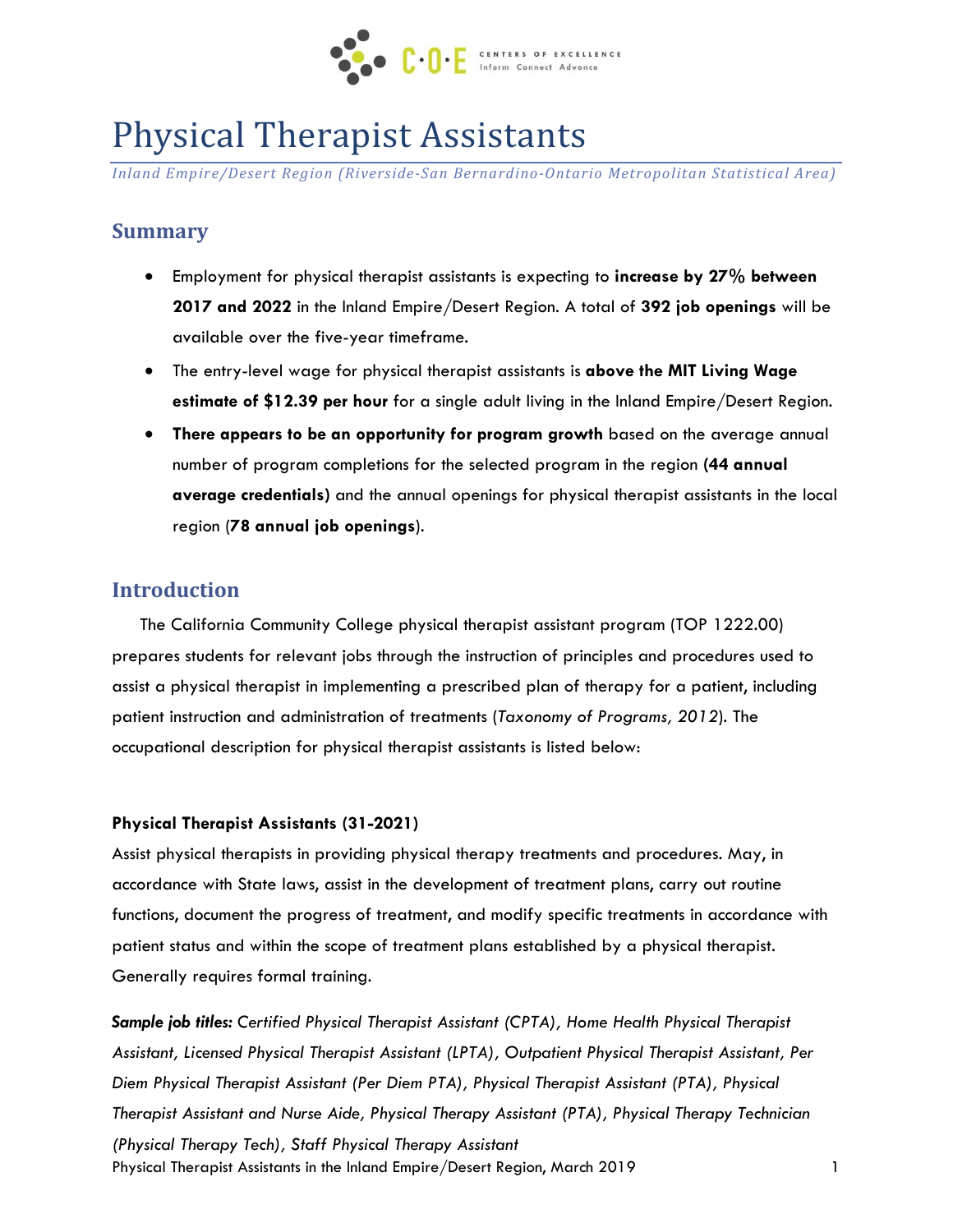

*Entry-Level Educational Requirement: Associate degree Training Requirement: None Percentage of incumbent workers with a Community College Award or Some Postsecondary Coursework: 64%*

## **Job Opportunities**

In 2017, there were an estimated 425 physical therapist assistants jobs in the Inland Empire/Desert Region (see Exhibit 1). Across the region, employment related to physical therapy assistants is expected to increase by 27% through 2022. Employers in the region will need to hire an estimated 392 workers during the five-year timeframe to fill new jobs and to backfill jobs that workers are permanently leaving (includes retirements).

*Exhibit 1: Five-year projections for physical therapist assistants in the Inland Empire/Desert Region*

| Region                      | 2017 Jobs | $5-Yr$ %<br>Change<br>(New Jobs) | $5-Yr$<br><b>Openings</b><br>$(New +$<br>Replacement<br>Jobs) | Annual<br>Openings<br>$(New +$<br>Replacement<br>Jobs) | $%$ of<br>workers<br>age $55+$ |
|-----------------------------|-----------|----------------------------------|---------------------------------------------------------------|--------------------------------------------------------|--------------------------------|
| <b>Inland Empire/Desert</b> | 425       | 27%                              | 392                                                           | 78                                                     | 10%                            |

Source: EMSI 2018.4

## **Earnings**

The entry-level wage for physical therapist assistants is above the MIT Living Wage estimate of \$12.39 per hour for a single adult living in the Inland Empire/Desert Region (Glasmeier, 2019). This wage is also sufficient for two adults and one child (\$14.75 per hour, per adult or \$30,680 annually for each adult). Exhibit 2 displays wage information for this occupation in the Inland Empire/Desert Region.

*Exhibit 2: Earnings for physical therapist assistants in the Inland Empire/Desert Region*

| <b>Occupation</b>                    | <b>Entry to Experienced</b><br><b>Hourly Earnings Range*</b> | Median Wage* | <b>Average Annual</b><br>  Earnings <sup> </sup> |
|--------------------------------------|--------------------------------------------------------------|--------------|--------------------------------------------------|
| <b>Physical Therapist Assistants</b> | $$29.42 \text{ to } $37.16$                                  | \$33.30      | \$69,300                                         |

Source: EMSI 2018.4

\*Entry Hourly is 25th percentile wage, the median is 50th percentile wage, experienced is 75th percentile wage. **Job Postings, Employers, Certifications, Skills and Education** 

Exhibit 3 shows the number of job ads posted during the last 12 months and the average time

to fill for physical therapist assistants in the region and nationally. On average, open positions for

Physical Therapist Assistants in the Inland Empire/Desert Region, March 2019 2 the physical therapist assistants take 43 days to fill in the Inland Empire/Desert Region. This is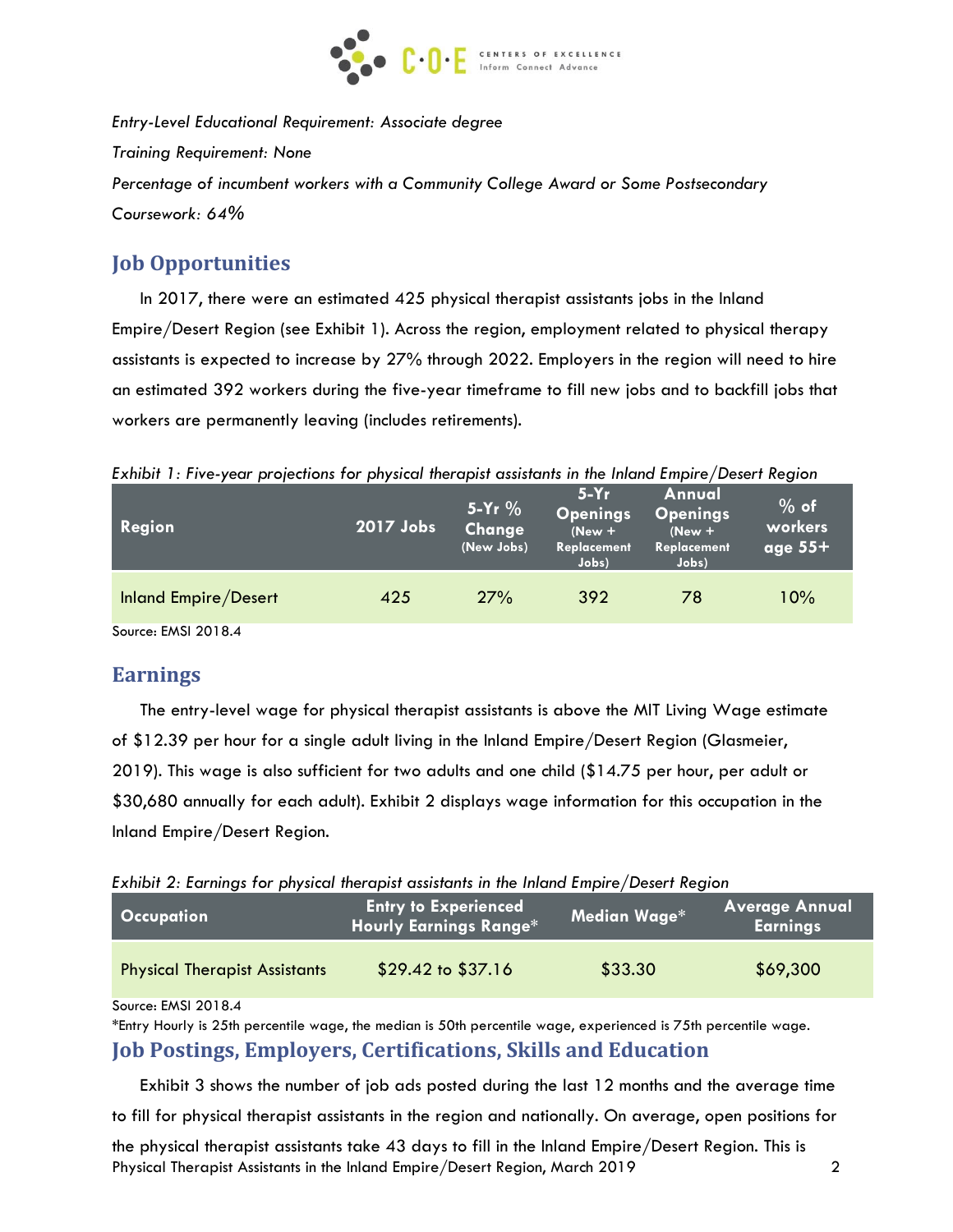

four days longer than the national average, indicating that open positions are slightly more challenging to fill locally.

*Exhibit 3: Job ads for physical therapist assistants in the Inland Empire/Desert Region during the last 12 months, Mar 2018 – Feb 2019*

| <b>Occupation</b>                               | <b>Job Ads</b> | <b>Regional Average</b><br><b>Time To Fill (Days)</b> | <b>National Average</b><br>Time to Fill (Days) |
|-------------------------------------------------|----------------|-------------------------------------------------------|------------------------------------------------|
| <b>Physical Therapist Assistants</b>            | 217            | 43                                                    | 39                                             |
| Carriera Divinta a Olares - Italia a la stalata |                |                                                       |                                                |

Source: Burning Glass – Labor Insights

Exhibit 4 displays the employers posting the most job ads during the last 12 months for

physical therapist assistants in the Inland Empire/Desert Region.

*Exhibit 4: Employers posting the most job ads for physical therapist assistants in the Inland Empire/Desert Region, Mar 2018 – Feb 2019*

| $\blacksquare$ Occupation $\blacksquare$                                                                                                                                                                                            | <b>Employers</b>                                                                                                               |
|-------------------------------------------------------------------------------------------------------------------------------------------------------------------------------------------------------------------------------------|--------------------------------------------------------------------------------------------------------------------------------|
| Physical Therapist Assistants ( $n=158$ )                                                                                                                                                                                           | Loma Linda University Health<br>$\bullet$<br>• FeldCare Connects<br>• Advanced Travel Therapy<br>Vibra Healthcare<br>$\bullet$ |
| <b>C.</b> B. P. C. Observation of the state of the state of the state of the state of the state of the state of the state of the state of the state of the state of the state of the state of the state of the state of the state o |                                                                                                                                |

Source: Burning Glass – Labor Insights

Exhibit 5 displays the certifications required by employers posting job ads for physical therapist assistants in the Inland Empire/Desert Region.

| Exhibit 5: Certifications required by employers' job ads in the Inland Empire/Desert Region, Mar |  |
|--------------------------------------------------------------------------------------------------|--|
| $2018 - Feb 2019$                                                                                |  |

| Occupation                             | <b>Certifications</b>                                                                                                        |  |  |
|----------------------------------------|------------------------------------------------------------------------------------------------------------------------------|--|--|
| Physical Therapist Assistants $(n=96)$ | • Basic Life Support (BLS)<br>American Physical Therapy Association (APTA) Certification<br>$\bullet$<br>• First Aid/CPR AED |  |  |

Source: Burning Glass – Labor Insights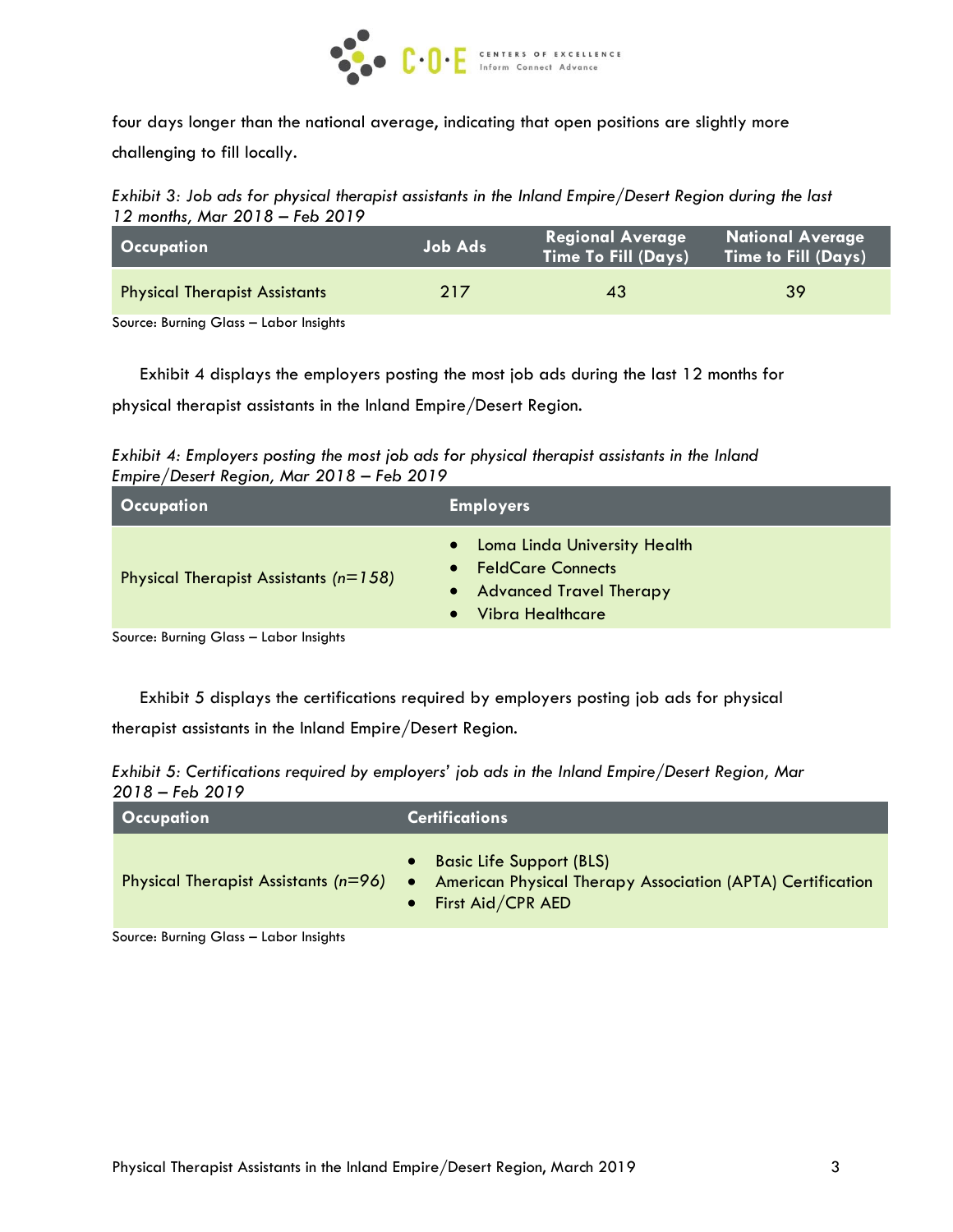

Exhibit 6 lists a sample of in-demand specialized and employability skills that employers are seeking when looking for workers to fill physical therapist assistant positions. Specialized skills are occupation-specific skills employers are requesting for industry or job competency. Employability skills are foundational skills that transcend industries and occupations; this category is commonly referred to as "soft skills." The skills reported in job postings may be utilized as a helpful guide for curriculum development.

*Exhibit 6: In-demand skills for physical therapist assistants in the Inland Empire/Desert Region, Mar 2018 – Feb 2019*

| <b>Occupation</b>                                 | <b>Specialized skills</b>                                                       | <b>Employability skills</b>                                                        |  |  |
|---------------------------------------------------|---------------------------------------------------------------------------------|------------------------------------------------------------------------------------|--|--|
| <b>Physical Therapist Assistants</b><br>$(n=168)$ | • Rehabilitation<br>• Treatment Planning<br><b>Acute Care</b><br>• Life Support | • Communication Skills<br>• Teamwork/Collaboration<br>Writing<br>• Detail-Oriented |  |  |

Source: Burning Glass – Labor Insights

Exhibit 7 displays the entry-level education typically required to enter these occupations according to the Bureau of Labor Statistics (BLS). This chart also displays educational attainment for incumbent workers with "some college, no degree" and an "associate degree" according to the U.S. Census (2016-17) and the minimum advertised education requirement requested by employers in online job ads.

*Exhibit 7: Educational attainment and online job ads with minimum advertised education requirements for physical therapist assistants in the Inland Empire/Desert Region, Mar 2018 – Feb 2019*

| <b>Typical Entry-</b>                          |                                                 | Two-year<br>Postsecondary                     | <b>Minimum Advertised Education</b><br><b>Requirement from Job Ads</b> |                                                     |                     |                                   |
|------------------------------------------------|-------------------------------------------------|-----------------------------------------------|------------------------------------------------------------------------|-----------------------------------------------------|---------------------|-----------------------------------|
| <b>Occupation</b>                              | Level<br><b>Education</b><br><b>Requirement</b> | Level of<br><b>Educational</b><br>Attainment* | <b>Number</b><br>of Job<br>Postings<br>$(n=)$                          | High school<br>diploma or<br>vocational<br>training | Associate<br>degree | Bachelor's<br>degree or<br>higher |
| <b>Physical Therapist</b><br><b>Assistants</b> | Associate<br>degree                             | 64%                                           | 66                                                                     | $\blacksquare$                                      | 100%                | ٠                                 |

Source: EMSI 2018.4, Burning Glass – Labor Insights

\* Percentage of incumbent workers with a Community College Degree/Award or Some Postsecondary Coursework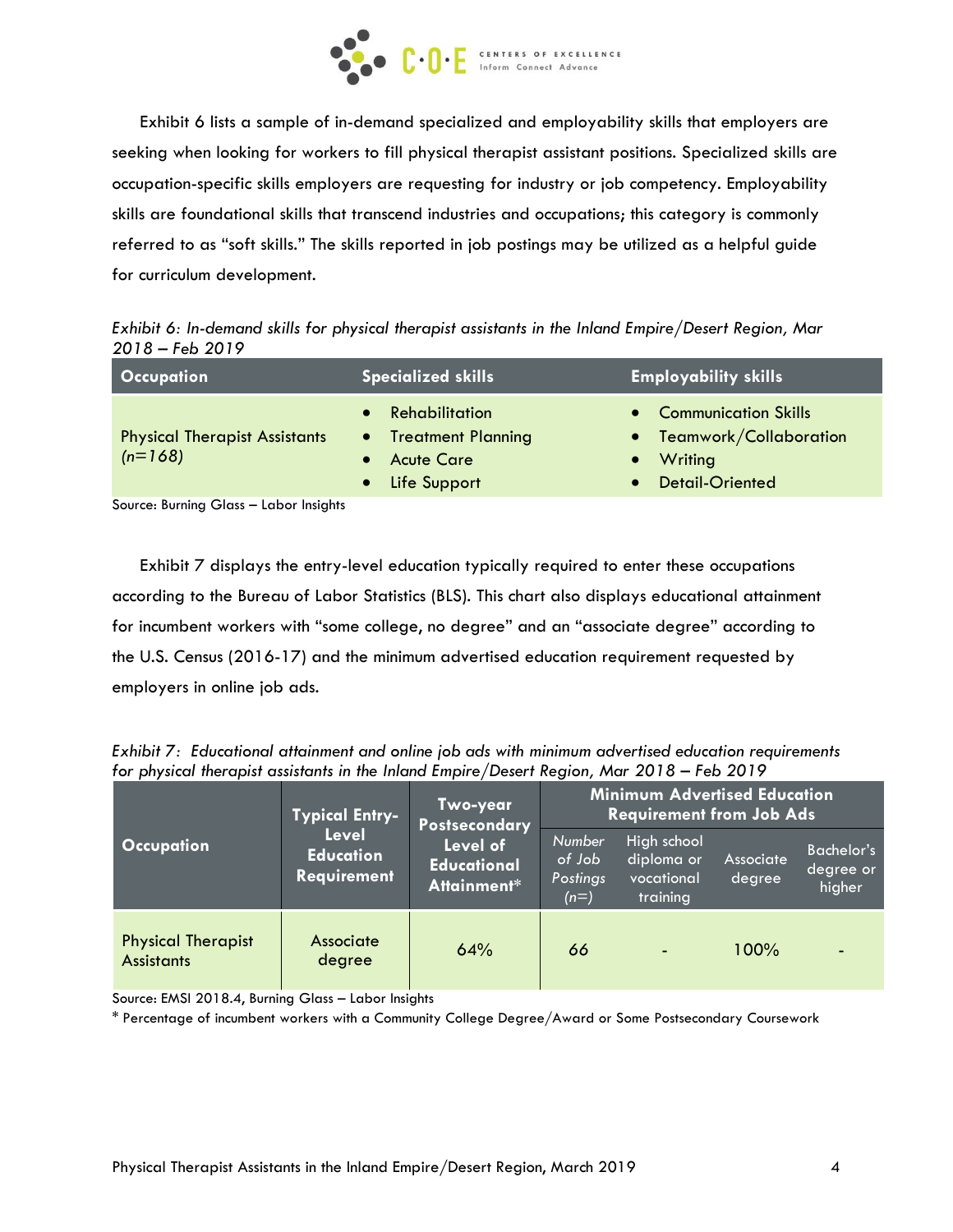

## **Student Completions**

There were no reported regional community college credentials (associate degrees and certificates) conferred during the three academic years between 2014 and 2017 for the physical therapist assistant program (TOP 1222.00). Loma Linda University is the only educational institution providing training for this occupation. Exhibit 8 shows credentials granted from other educational institutions from 2013 to 2016, along with the relevant CIP code. Please note, a credential is not always equivalent to a single person in search of a job opening since a student may earn more than one credential, such as an associate degree in addition to a certificate.

*Exhibit 8: Annual average other educational institution student completions for physical therapy technician/assistant programs in the Inland Empire/Desert Region*

| 51.0806 - Physical Therapy Technician/Assistant | <b>Other Educational</b><br><b>Institutions Annual</b><br><b>Average Certificates or</b><br><b>Other Credit Credentials</b><br>$(2013-16)$ |
|-------------------------------------------------|--------------------------------------------------------------------------------------------------------------------------------------------|
| <b>Loma Linda University</b>                    |                                                                                                                                            |
| <b>Associate Degree</b>                         | 44                                                                                                                                         |
| Total annual average other credentials          | 44                                                                                                                                         |
| Causse, IDENC                                   |                                                                                                                                            |

Source: IPEDS

Exhibit 9 displays all of the Community Colleges in California with physical therapist assistant programs that reported completions between 2014 and 2017. The COE recommends contacting these colleges for further information on program development and job outcomes for their Physical Therapist Assistant programs.

*Exhibit 9: Annual average community college student completions for physical therapist assistant programs in California*

| 1222.00 - Physical Therapist Assistant                            | <b>Community College</b><br><b>Annual Average</b><br>Credentials (2014-17) |
|-------------------------------------------------------------------|----------------------------------------------------------------------------|
| <b>Cerritos</b>                                                   | 22                                                                         |
| <b>North Orange Adult</b>                                         | 21                                                                         |
| Ohlone                                                            | 16                                                                         |
| <b>Sacramento City</b>                                            | 23                                                                         |
| San Diego Mesa                                                    | 20                                                                         |
| <b>Sequoias</b>                                                   | 23                                                                         |
| Total annual average community college credentials<br>$C = 1050C$ | 125                                                                        |

Source: IPEDS